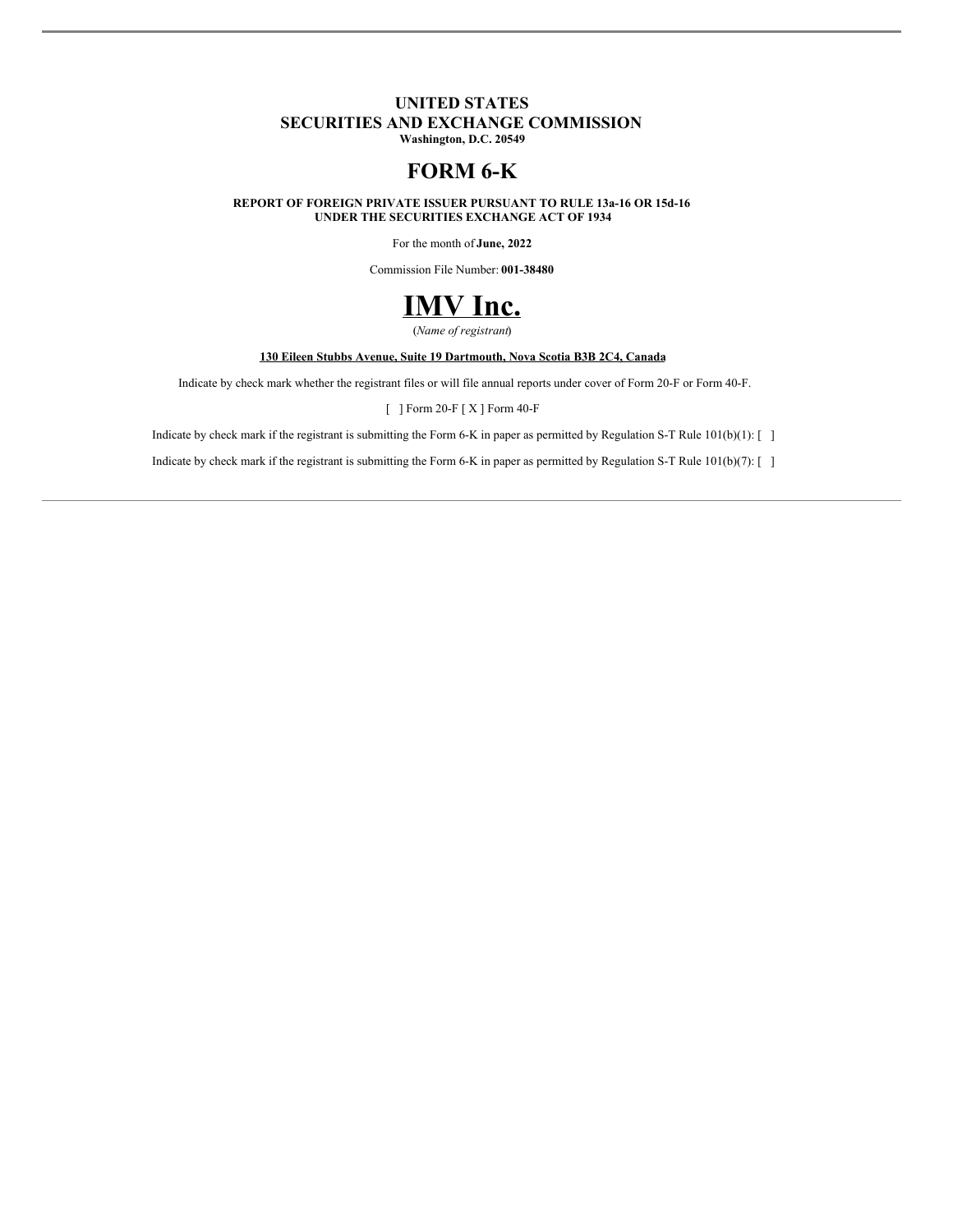## **SIGNATURES**

Pursuant to the requirements of the Securities Exchange Act of 1934, the registrant has duly caused this report to be signed on its behalf by the undersigned, thereunto duly authorized.

## **IMV Inc.**

Date: June 22, 2022 By: /s/ Brittany Davison Name: Brittany Davison Title: Snr. VP Finance acting as Chief Financial Officer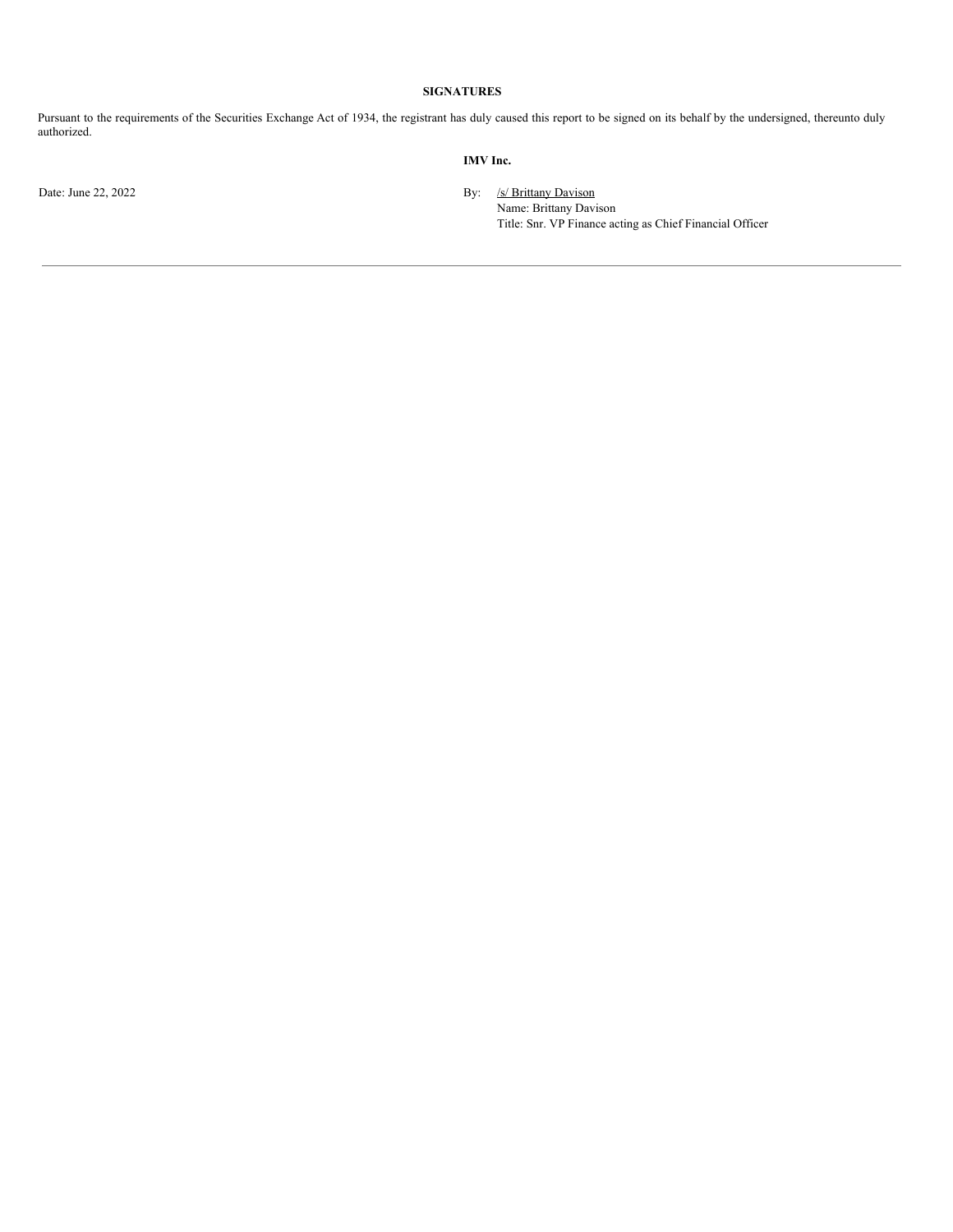## **Form 6-K Exhibit Index**

| $\nabla$ xhibit |                                                                                                                                                      |
|-----------------|------------------------------------------------------------------------------------------------------------------------------------------------------|
| Number          | Document Description                                                                                                                                 |
| 99.1            | News Release dated June 22, 2022. IMV Strengthens Its Financial Position With the \$US10 Million Drawdown From Its Existing Long-Term Debt Facility. |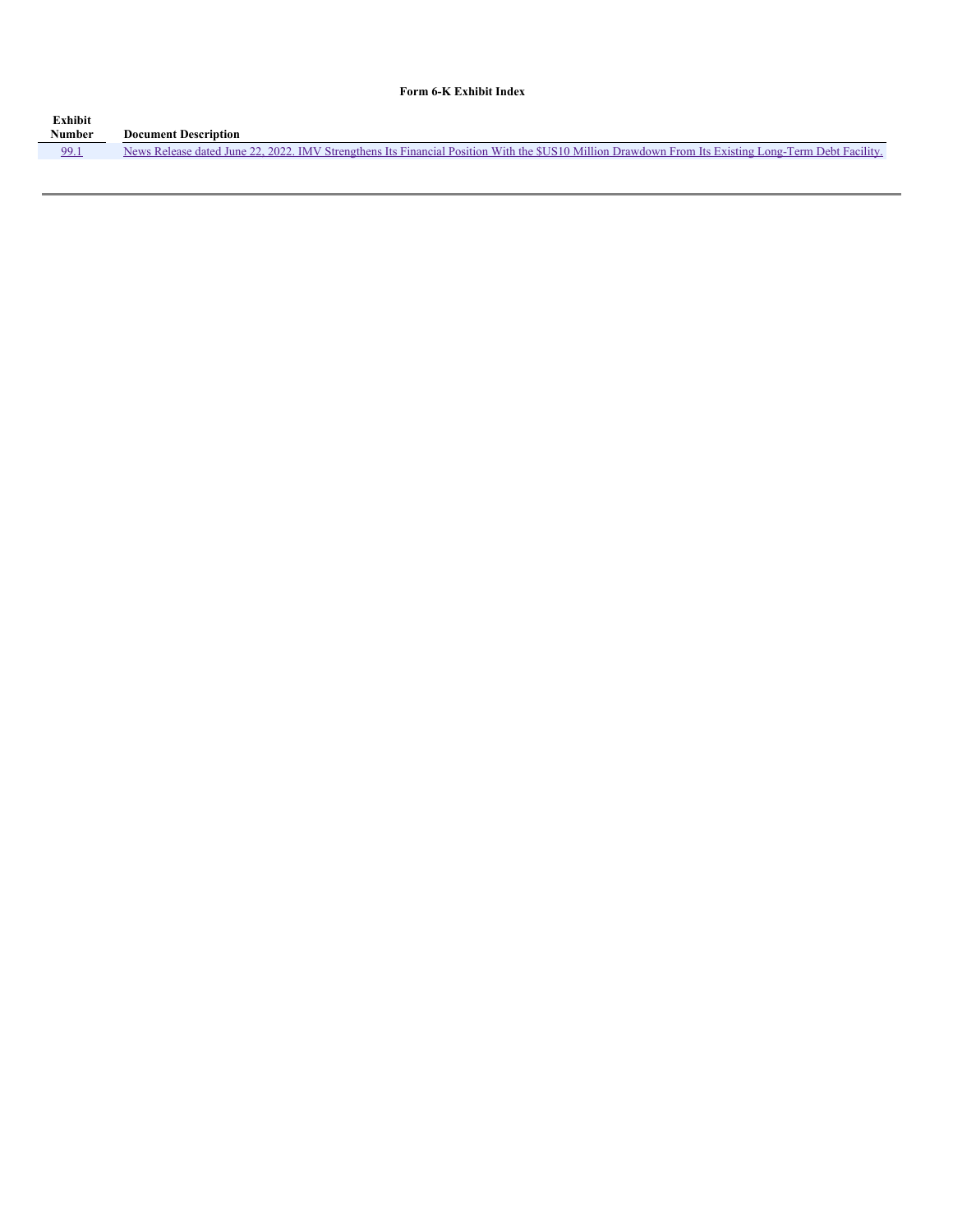Media Release



**IMV Strengthens Its Financial Position With the \$US10 Million Drawdown From Its Existing Long-Term Debt Facility**

*IMV achieves predetermined milestone to access the remaining \$US10 Million under its Debt Facility with Horizon*

*Phase 2b AVALON trial in platinum-resistant ovarian cancer open for enrollment*

**DARTMOUTH, Nova Scotia, & CAMBRIDGE, Mass.** – **June 22, 2022** -- IMV Inc. (NASDAQ: IMV; TSX: IMV), a clinical-stage company developing a portfolio of immune-educating therapies based on its novel  $DPX^{\circledast}$  platform to treat solid and hematologic cancers, today announcedthe drawdown of the remaining US\$10 million available under its existing US\$25 million debt facility led by Horizon Technology Finance Corporation (Nasdaq: HRZN) ("Horizon"). This drawdown has been made available as the Company achieved a predetermined milestone following site activation in its Phase 2b AVALON trial in platinum-resistant ovarian cancer.

"The execution of our clinical team to launch the AVALON trial has permitted us to access this capital in a timely manner," said Andrew Hall, Chief Executive Officer of IMV. "Our balance sheet has been strengthened by this debt facility. It provides operating cash into the second quarter of 2023, as per our current business plan, to continue to advance the development of our lead compound in Diffuse Large B-Cell Lymphoma (DLBCL) and ovarian cancer, while building incremental value through our DPX technology platform."

"Horizon is pleased to continue supporting IMV as the company makes important progress with the AVALON trial," said Gerald A. Michaud, President of Horizon. "We believe in IMV's mission of building a new class of effective cancer immunotherapies that preserve patients' quality of life."

US\$15 million of the US\$25 million facility was already drawn down in December 2021, of which CAD\$4.5 million was used to pay off IMV's existing term loan with the government of Nova Scotia. The remaining proceeds from this facility are being used to support the ongoing clinical development of key investigational product candidates within IMV's pipeline and for general working capital purposes.

In connection with this financing, IMV has agreed to issue warrants (the "Loan Warrants") to purchase up to 568,180 common shares of the Company (the "Shares") at an exercise price of US\$1.32 per Share until December 17, 2031. 454,544 Loan Warrants were issued on December 17, 2021, and the balance of 113,636 Loan Warrants have been issued in connection with the drawdown of the additional US\$10 million available under this facility. The Loan Warrants and the Shares issuable upon exercise thereof will be subject to a statutory hold period of four months following the issuance of the Loan Warrants in accordance with applicable securities laws. For the purpose of Toronto Stock Exchange ("TSX") approval, the Company is relying on the exemption set forth in Section 602.1 of the TSX Company Manual, which provides that the TSX will not apply its standards to certain transactions involving eligible interlisted issuers on a recognized exchange, such as NASDAQ, provided that the transaction is being completed in compliance with the requirements of such other recognized exchange.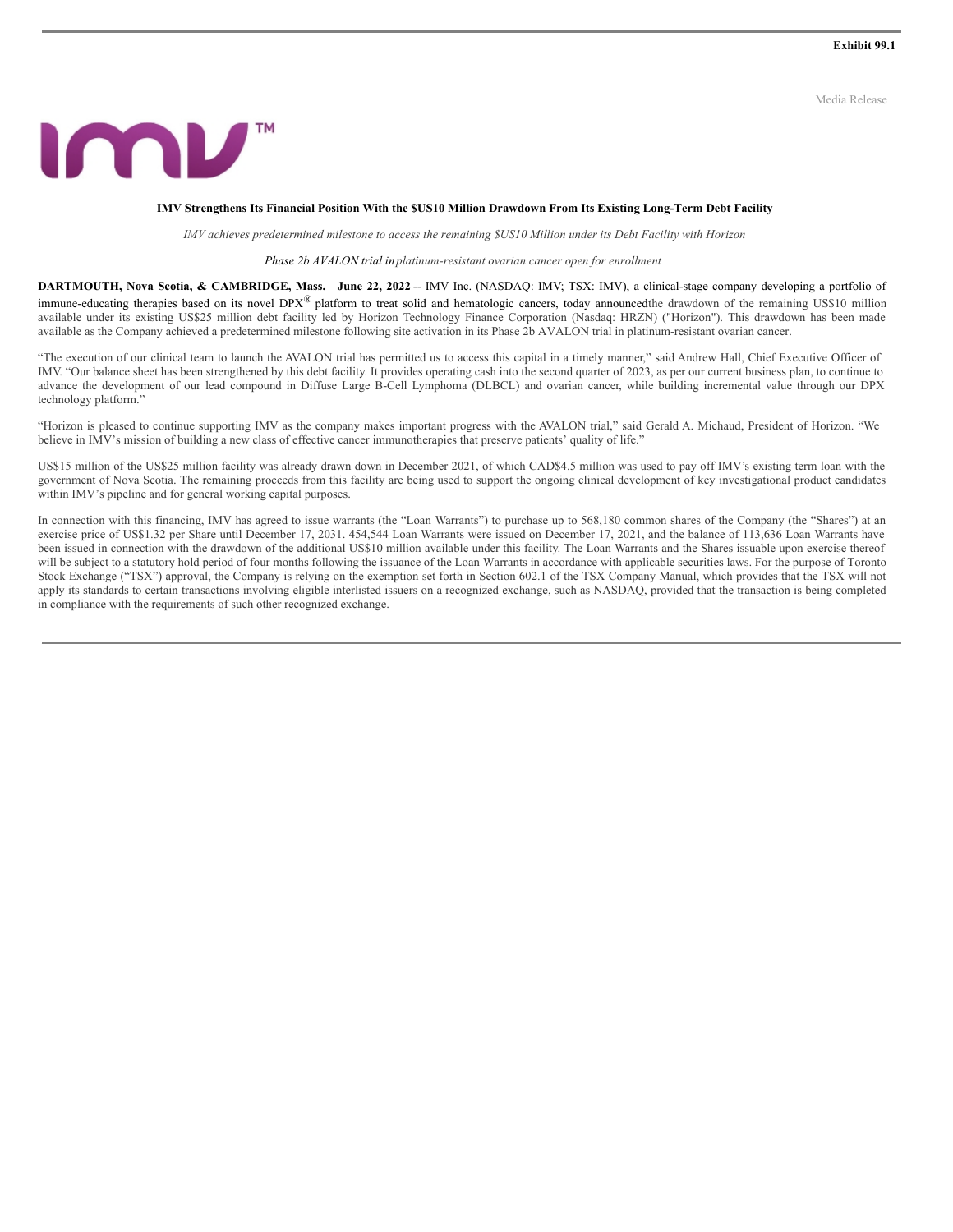<span id="page-4-0"></span>The securities offered have not been and will not be registered under the U.S. Securities Act of 1933, as amended (the "U.S. Securities Act"), or any state securities laws, and may not be offered or sold to, or for the account or benefit of, persons in the United States or U.S. persons (as such term is defined in Regulation S under the U.S. Securities Act) absent registration under the U.S. Securities Act and all applicable state securities laws, or compliance with an exemption from such registration requirements. This press release shall not constitute an offer to sell, or the solicitation of an offer to buy, nor shall there be any sale of the securities in any jurisdiction in which such offer, solicitation or sale would be unlawful.

#### **About IMV**

IMV Inc. is a clinical-stage immuno-oncology company advancing a portfolio of therapies based on the Company's immune-educating platform: the DPX® technology. Through a differentiated mechanism of action, the DPX platform delivers instruction to the immune system to generate a specific, robust, and persistent immune response. IMV's lead candidate, maveropepimut-S (MVP-S), delivers antigenic peptides from survivin, a well-recognized cancer antigen commonly overexpressed in advanced cancers. MVP-S also delivers an innate immunity activator and a universal CD4 T cell helper peptide. These elements foster maturation of antigen presenting cells as well as robust activation of CD8 T cell effector and memory function. MVP-S treatment has been well tolerated and has demonstrated defined clinical benefit in multiple cancer indications as well as the activation of a targeted and sustained, survivin-specific anti-tumor immune response. MVP-S is currently being evaluated in clinical trials for hematologic and solid cancers, including Diffuse Large B Cell Lymphoma (DLBCL) as well as ovarian, bladder and breast cancers. IMV is also developing a second immunotherapy leveraging the DPX immune delivery platform, DPX-SurMAGE. This dual-targeted immunotherapy combines antigenic peptides for both the survivin and MAGE-A9 cancer proteins to elicit immune responses to these two distinct cancer antigens simultaneously. A Phase 1 clinical trial in bladder cancer was initiated in early 2022. For more information, visit www.imv-inc.com and connect with us on Twitter and LinkedIn.

#### **About Horizon Technology Finance**

Horizon Technology Finance Corporation (NASDAQ: HRZN) is a leading specialty finance company that provides capital in the form of secured loans to venture capital backed companies in the technology, life science, healthcare information and services, and sustainability industries. The investment objective of Horizon is to maximize its investment portfolio's return by generating current income from the debt investments it makes and capital appreciation from the warrants it receives when making such debt investments. Headquartered in Farmington, Connecticut, Horizon also has regional offices in Pleasanton, California and Reston, Virginia. To learn more, please visit horizontechfinance.com.

## **IMV Forward-Looking Statements**

This press release contains forward-looking information under applicable securities law. All information that addresses activities or developments that we expect to occur in the future is forward-looking information. Forward-looking statements use such word as "will", "may", "potential", "believe", "expect", "continue", "anticipate" and other similar terminology. Forward-looking statements are based on the estimates and opinions of management on the date the statements are made. In the press release, such forward-looking statements include, but are not